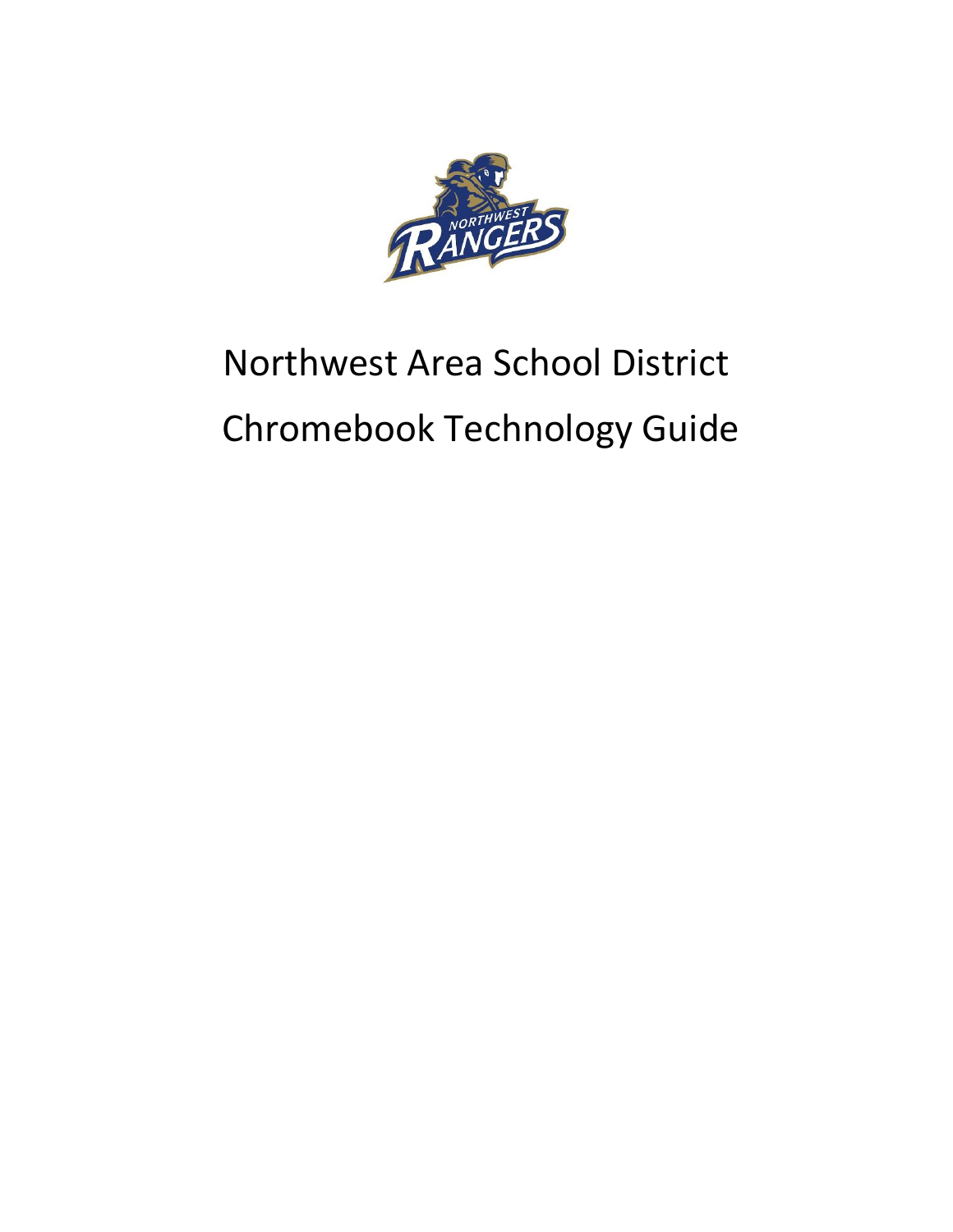# The policies, procedures, and information within this document apply to all Chromebooks used at Northwest Area.

All students enrolled in grades K-12 at the Northwest Area School District will receive a Chromebook. This equipment is the property of The Northwest Area School District and is on loan to the student for the 2018-2019 academic school year. In order to receive this equipment, the following conditions must be met:

- 1. The student will complete the technology orientation program provided by Northwest Area School District staff prior to the Chromebook being issued.
- 2. The parent/guardian should complete the technology orientation program provided by Northwest Area High School staff.
- 3. The student and parent/guardian must read the terms and conditions outlined in the Acceptable Use Policy and then sign all forms as they pertain to it, and the loan of the equipment.

### *Using Your Chromebook*

### *At School*

The Chromebook is intended for use at school each and every day. In addition to teacher expectations for Chromebook use, students have access to the school website where they are able to find information including grades, upcoming events, teacher websites and helpful information about classes and school. Students are responsible for bringing their Chromebooks to all classes, unless specifically advised not to do so by their teacher. While in class, students are expected to comply with all school rules, policies, and teacher directives when using their Chromebooks.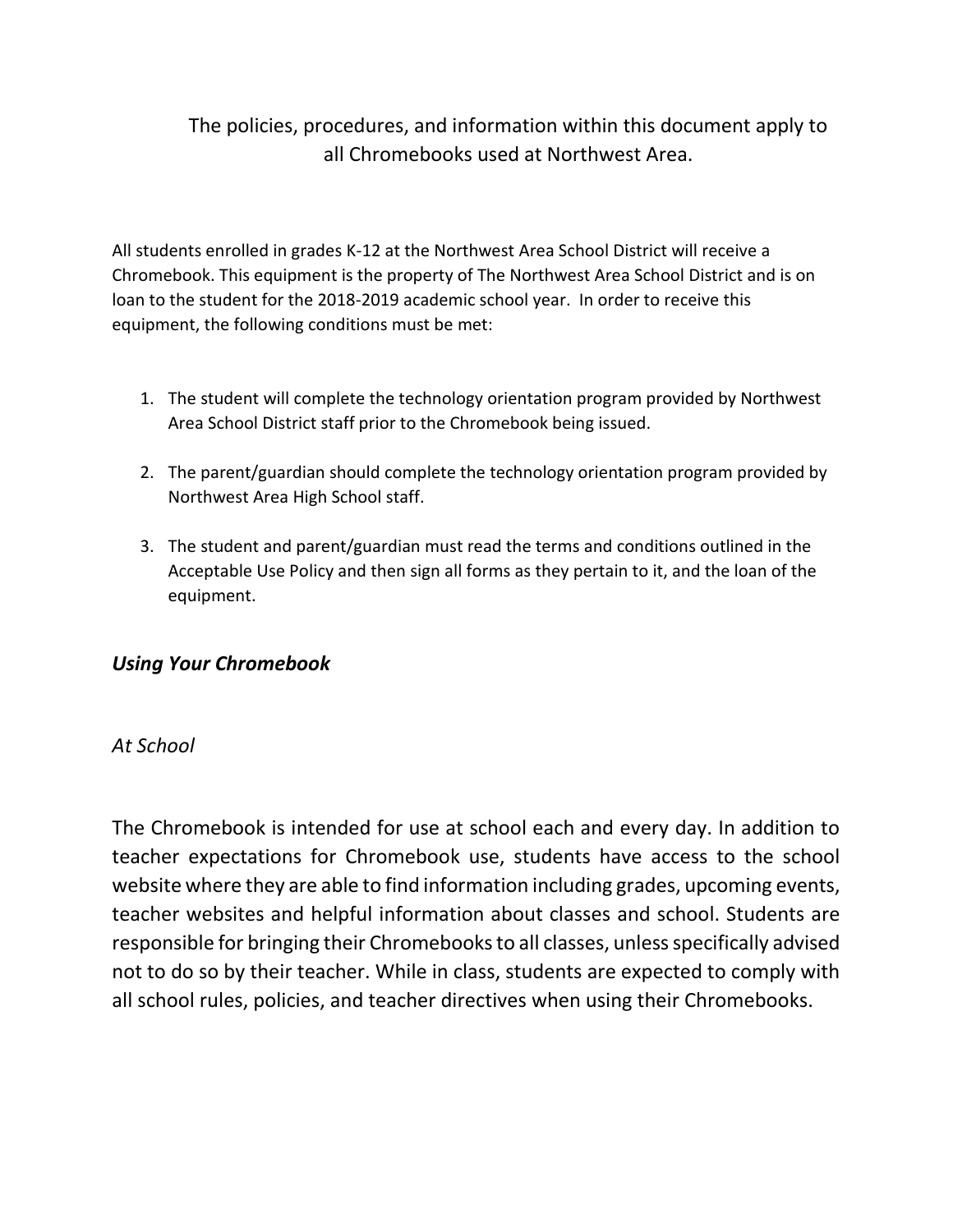If a student leaves the Chromebook at home, he/she is responsible for getting the coursework completed as if the Chromebook were present. Other district computers may be available for student use.

### *At Home*

Students are encouraged to use their Chromebooks at home and other locations outside of school. A Wi-Fi Internet connection may be required to access some content, however, the Chromebook is functional without an internet connection. Students are bound by the Northwest Area School District Acceptable Use of Internet Policy (815) and the NASD "Internet and Computer Network Use Agreement" regardless of where they use their Chromebook and regardless of the source of the Internet connection.

### *Printing*

 At School: At this time printing from Chromebooks is available on a limited basis at school and students may print at teacher's discretion.

### **General Terms of Use:**

- The student must have his/her laptop daily, and it must be charged and ready for work.
- As per Northwest Area Policy #208, if a student withdraws from NASD before the end of the school year, all equipment must be returned to NASD at the time of withdraw. Failure to do so will result in the student/parent/guardian being charged full replacement cost of the equipment.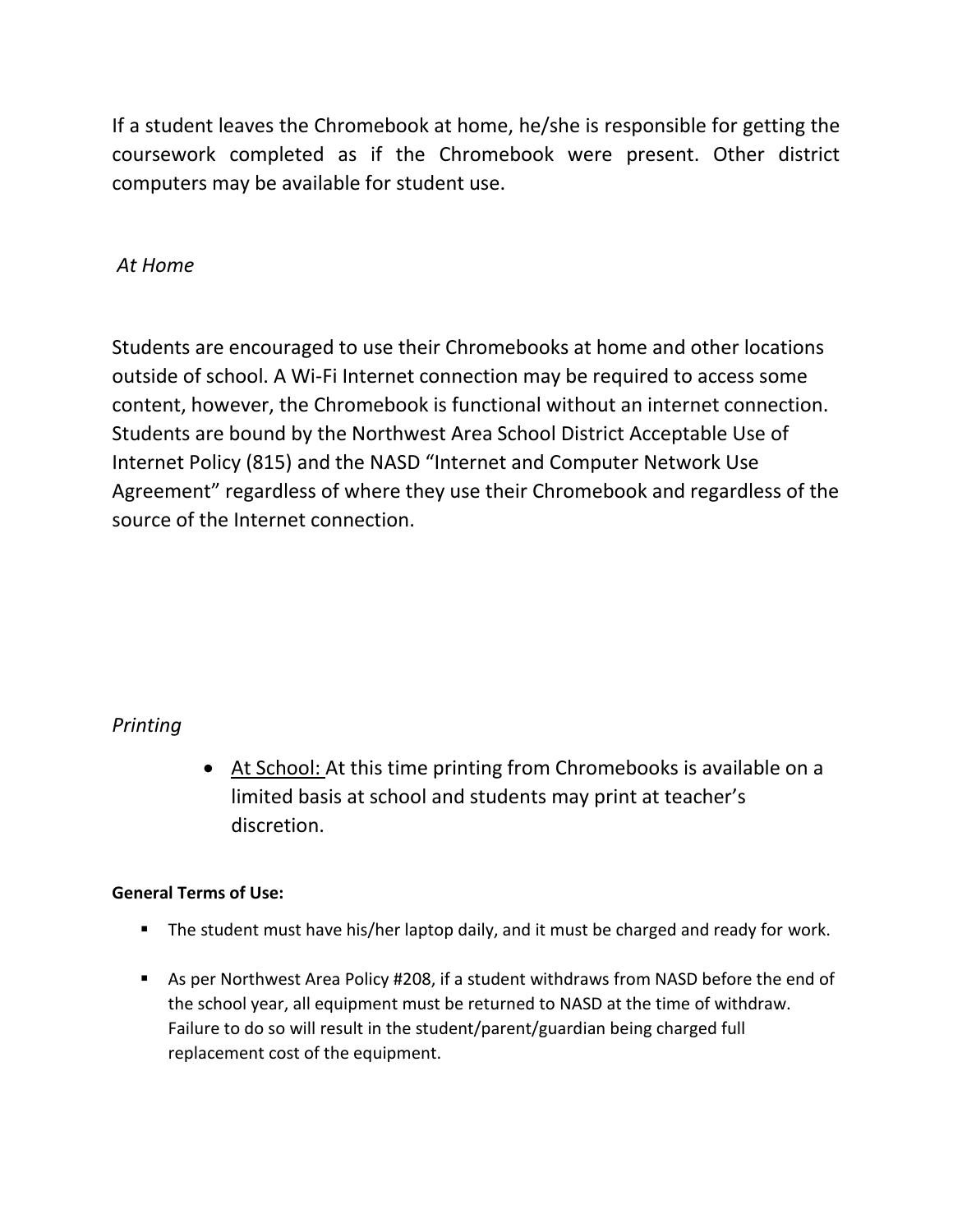- Do not lend the equipment to anyone. The equipment should remain in the student's possession at all times.
- Students are required to make any computer, equipment, messages, files, etc. sent or received available for inspection by school personnel upon request. The district has the right to review these items for appropriateness and for evidence in cases requiring disciplinary action.
- Use of technology for commercial activities (including, but not limited to activities requiring the exchange of money/credit card information, charging the school for fees, purchases or sales of any kind, solicitations/donation, advertising, and/or political lobbying) is strictly prohibited.

# *Managing Your Files and Saving Your Work*

Students are encouraged to save files to their H:\ drive or their Google Docs account. Saving to Google Drive will make the file accessible from any computer with internet access. Some files may be stored on the Chromebook's hard drive.

- The district will not be responsible for the loss of any student work.
- Students are encouraged to maintain backups of important work.
- Make sure there is nothing on the keyboard before closing the lid.
- Only clean the screen with a soft, dry microfiber cloth or anti-static cloth.

# *District/Vendor Applied Tags*

- All Chromebooks will be labeled with a District asset tag as well as vendor tags.
- Applied tags may not be modified or tampered with in any way while the student is enrolled in the Northwest Area School District.
- Students in Grades K-6 will follow the procedures established by the Building Administrator and/or the classroom teacher.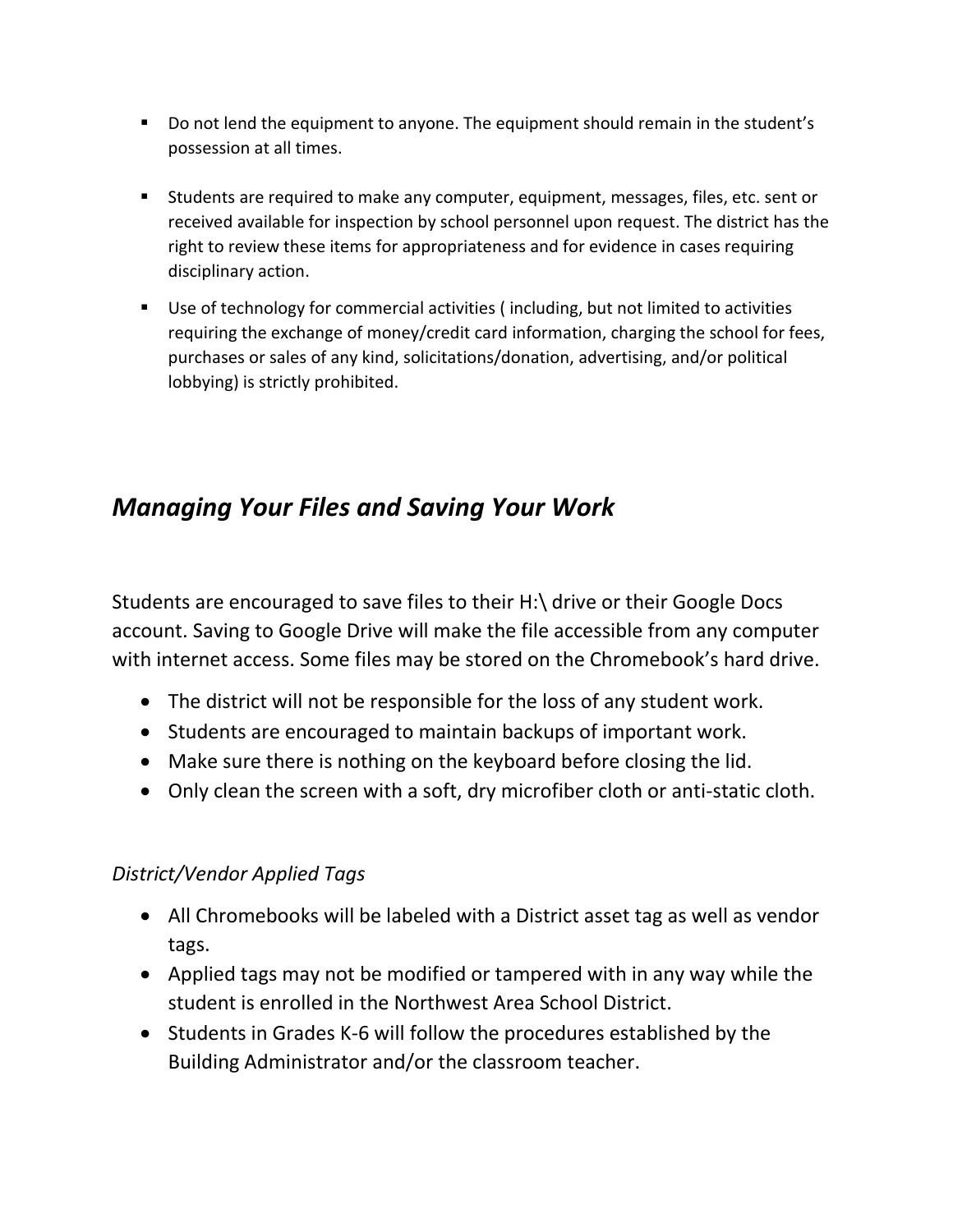# *Storing your Chromebook*

- When students in Grades 7-12 are not monitoring their Chromebooks, they should be stored on the top shelf of their lockers with the locks securely fastened. Nothing should be placed on top of the Chromebook when stored in the locker.
- Chromebooks should never be stored in a vehicle (due to extreme temperatures).
- Students are responsible for securely storing their Chromebook during extra-curricular activities and events.
- Under NO circumstances should a Chromebook be stored in unsupervised areas. Unsupervised areas might include the school grounds and campus, the cafeteria, unlocked classrooms, library, locker rooms, dressing rooms, hallways, bathrooms, in a car, or any other area that is not securely locked or in which there is no supervision.
- Unsupervised Chromebooks will be confiscated by staff and taken to the homeroom.
- The District is not responsible for safekeeping and protection of Chromebooks.

# *Software and Security*

All Chromebooks are installed with District provided APPS. Updates to the software will be completed on an as need basis. Students are prohibited from disabling, modifying, circumventing or altering management settings, content filters, or virus protection software.

# *Content Filter*

The District utilizes an Internet Content filter that is in compliance with the federally mandated Children's Internet Protection Act (CIPA). All Chromebooks, regardless of physical location (in or out of school) and Internet connection, will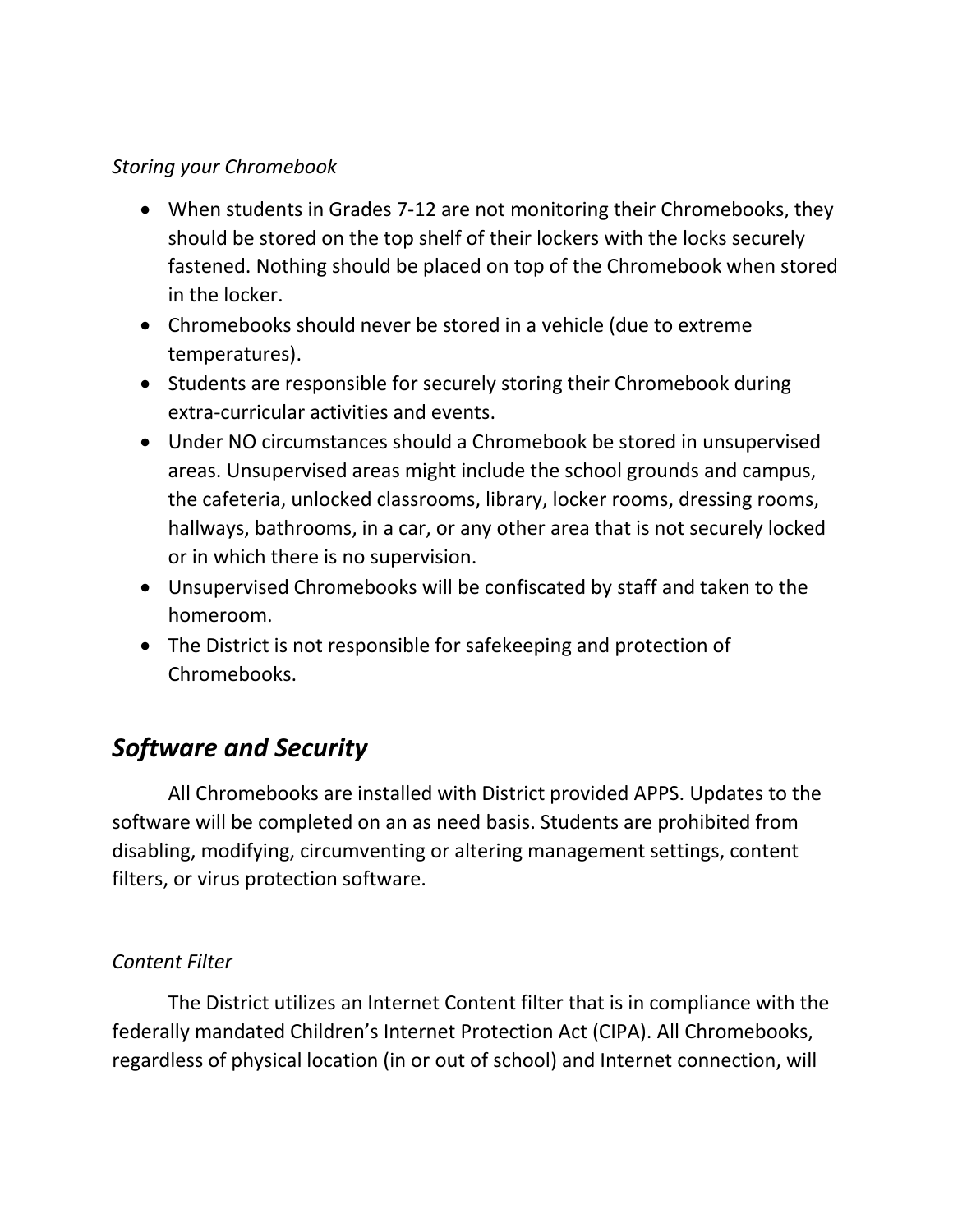have internet activity filtered. Despite the filter, the District cannot guarantee that all controversial or inappropriate materials will be blocked.

Repeated issues/damage that are deemed to be a result of misuse, negligence, intentional damage or loss will be processed via the school discipline policy. Parents/Guardians will be held financially responsible for damage due to such misuse.

# *Digital Citizenship*

District-issued Chromebooks should be used for educational purposes and students must adhere to the Northwest Area School District *Acceptable Use of Internet* policy as well as related policies and procedures at all times when using laptops, on or off campus. Students are expected to understand and comply with this Guide and the Internet and Computer Network Use Agreement at all times when using Chromebooks.

While working in digital and collaborative environment, students should always conduct themselves as good digital citizens by adhering to the following:

- *Respect Yourself* Show respect through your actions. Select online names that are appropriate. Use caution with the information, images, and other media that is posted online. Carefully consider the personal information you share about yourself.
- *Protect Yourself*  Ensure that the information, images, and materials posted online will not put you at risk. Do not publish personal details, contact details, or personal activity schedules. Immediately report any inappropriate behavior directed at you while online. Protect your passwords, accounts, and resources. Never share this information with others.
- *Respect Others*  Protect others by reporting abuse and not forwarding inappropriate materials or communications. Avoid unacceptable materials and conversations.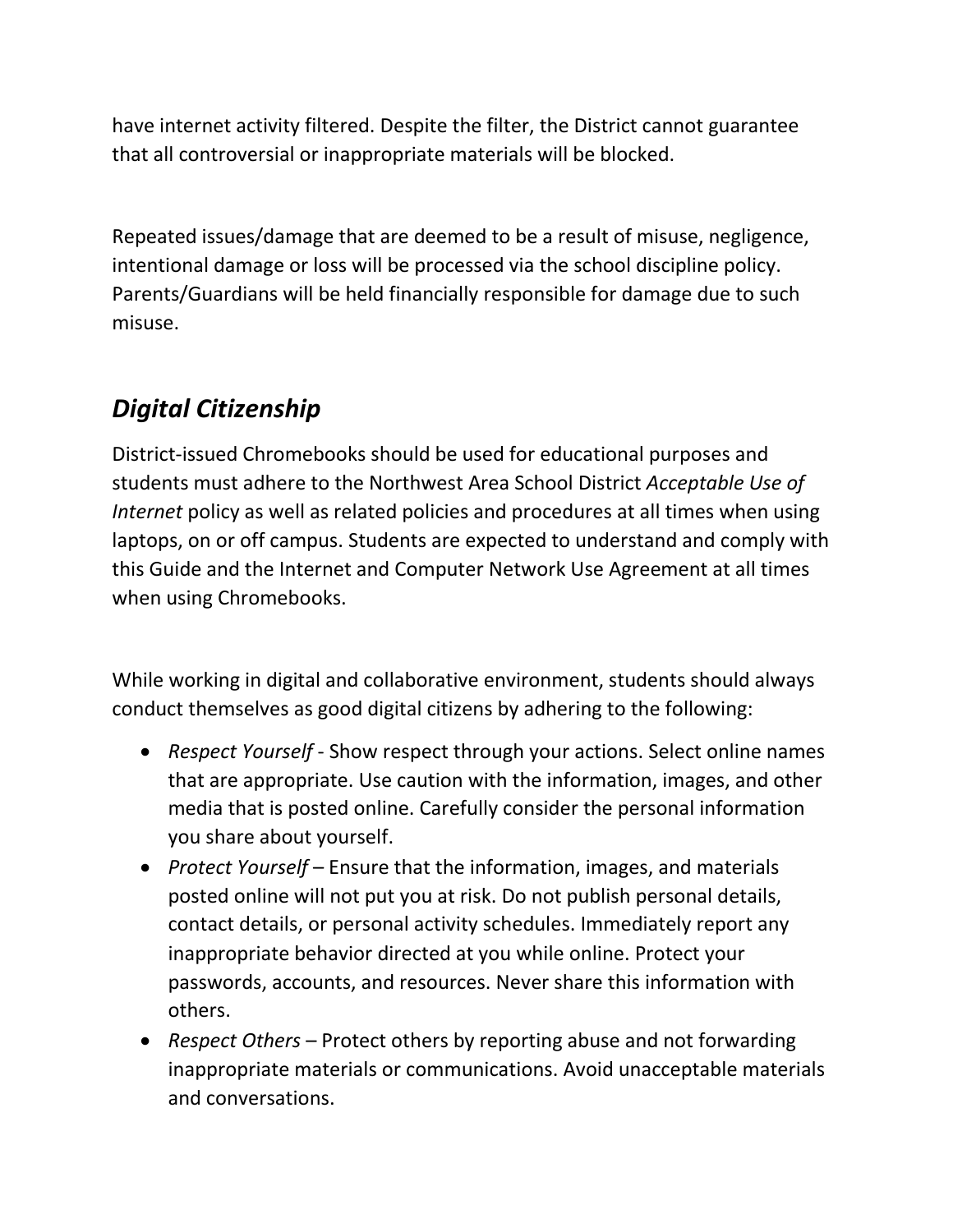- *Respect Intellectual Property*  Request permission to use copyrighted or otherwise protected materials. Properly cite the use of websites, books, media, etc.
- *Protect Intellectual Property*  Do not use pirated software or distribute music or media in a manner that violates license agreements.

#### **Care, Service, and Repair:**

- In accordance with NASD Policy #224 (Care of School Property), "It is the policy of the Board that students who willfully cause damage to school property shall be subject to disciplinary measures. Students and others who damage or deface school property may be prosecuted and punished under law. Parents/Guardians shall be held accountable for the actions of their child."
- Do not eat or drink when using the equipment. Crumbs, spills, and other messes will damage the equipment.
- Additional stickers, labels, tags, or other markings should not be added to the equipment.
- Avoid getting the equipment wet or damp.
- Do not leave the equipment outdoors or inside a car in extreme temperatures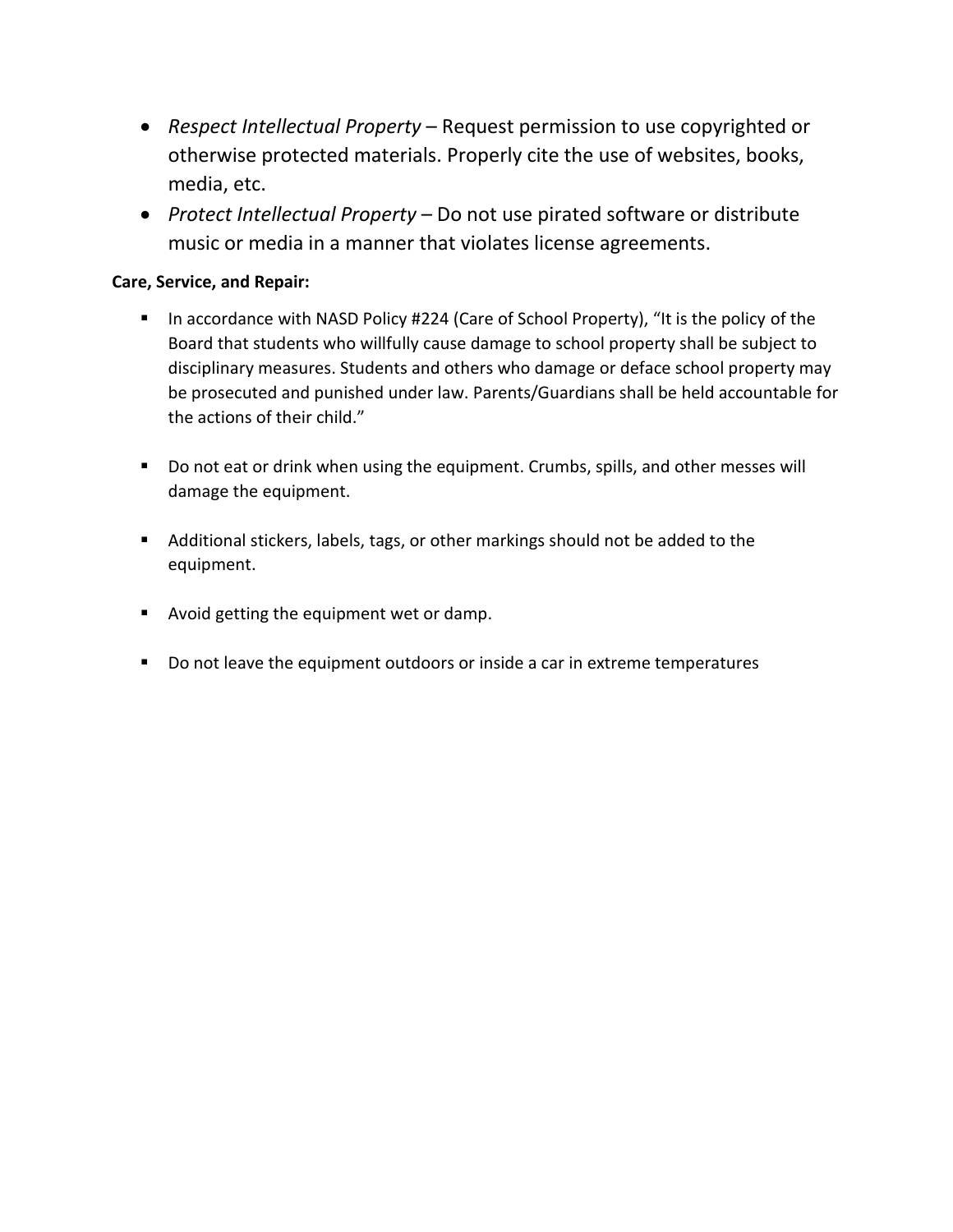# *Related Documents*

*Appendix A: Chromebook Agreement*

 *Appendix B: Internet and Computer Network Use Agreement*

## Appendix A: **Northwest Area School District Chromebook Agreement**

I acknowledge that we have received the following documents with my child's Chromebook and will ensure that we have read and understood them, in full, prior to my child bringing their Chromebook to school for the first time.

- Northwest Area School District Chromebook Guide
- Northwest Area School District Chromebook Agreement
- Northwest Area School District Internet and Computer Network Use Agreement

### *Student Agreement:*

As a learner, I agree that I will:

- Use my Chromebook for educational purposes
- Follow the procedures and policies outlined in the Chromebook Guide.
- Never leave my laptop unattended in an unsecure or unsupervised location.
- Charge my Chromebook each night
- Bring the Chromebook to school each day
- Report all damages to or issues with my Chromebook to a teacher and the Technology department [\(adam.sorber@nasdedu.com\)](mailto:adam.sorber@nasdedu.com)
- Not alter or attempt to change, disable, or circumvent the management settings, content filters, or virus protection software on my Chromebook.

• Never share my Chromebook with other students or individuals I understand that any violation of this agreement may result in the suspension or loss of my Chromebook and school network privileges. Additionally, I may face disciplinary action for such violations up to and including suspension, expulsion and/or the cost of repair or replacement of the computer.

### *Parent Agreement:*

I understand that my family's responsibilities include:

- Ensuring my child meets the expectations outlined in the Chromebook Guide.
- Protecting the Chromebook, within reason, against damage, loss or theft while it is at home or outside of school.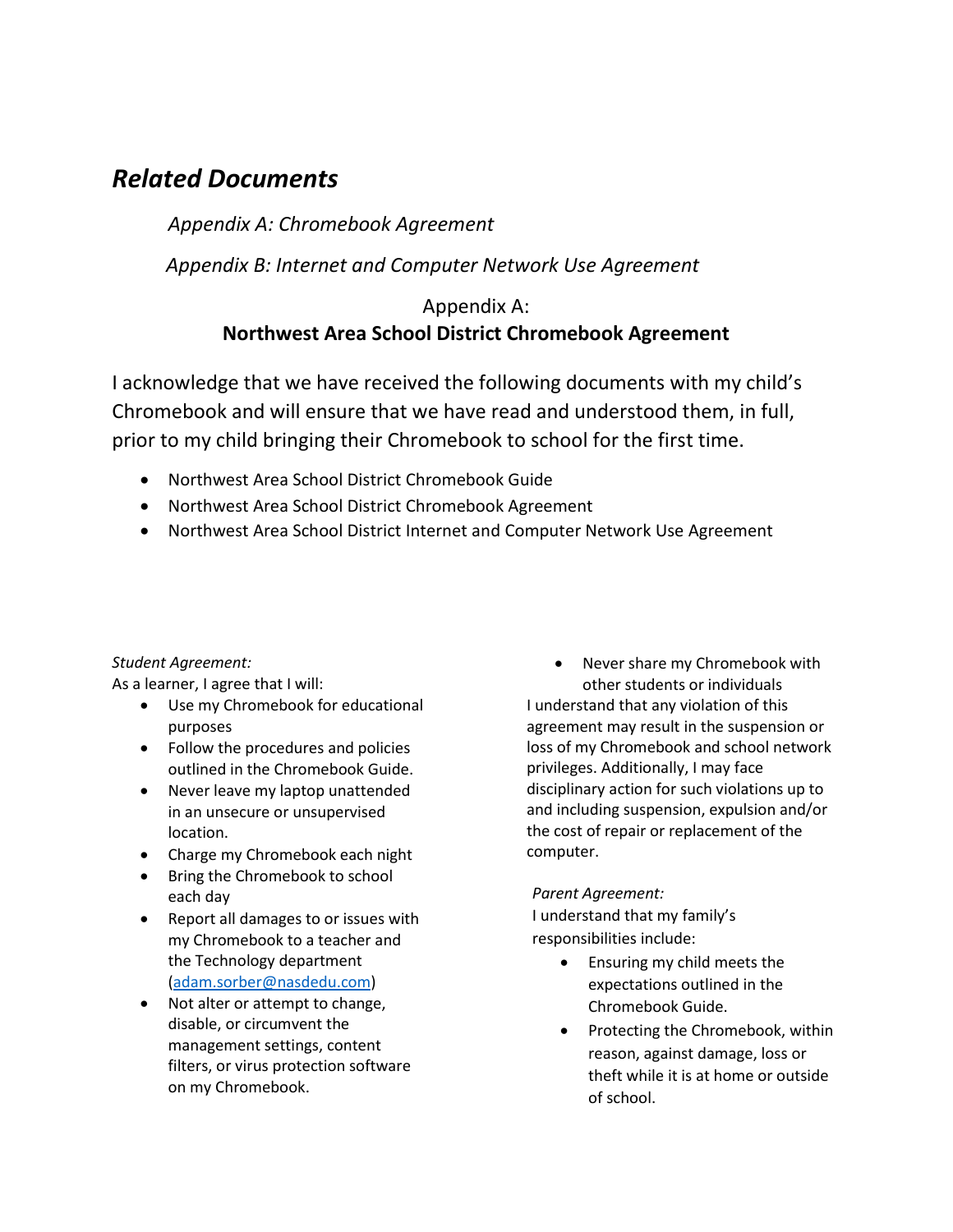• Ensuring my child immediately reports damage to the Chromebook.

In consideration of the privileges and opportunities afforded by the use of NASD technology resources, I hereby release the NASD, its employees and directors from any and all claims of any nature arising from my child's use or inability to use these resources, including but not limited to claims that may arise from unauthorized use of a Chromebook.

I also understand that it is impossible for Northwest Area School District to restrict access to all controversial materials and I will not hold the District responsible for materials accessed with a District Chromebook.

I accept full responsibility for my child's use of the Chromebook while not in a school setting and understand that my child's laptop use is subject to the same rules and requirements when used off-campus. I understand that my child's Chromebook privileges may be suspended or revoked for violation of this disciplinary action up to an including suspension, expulsion and/or the cost of repair or replacement of the computer.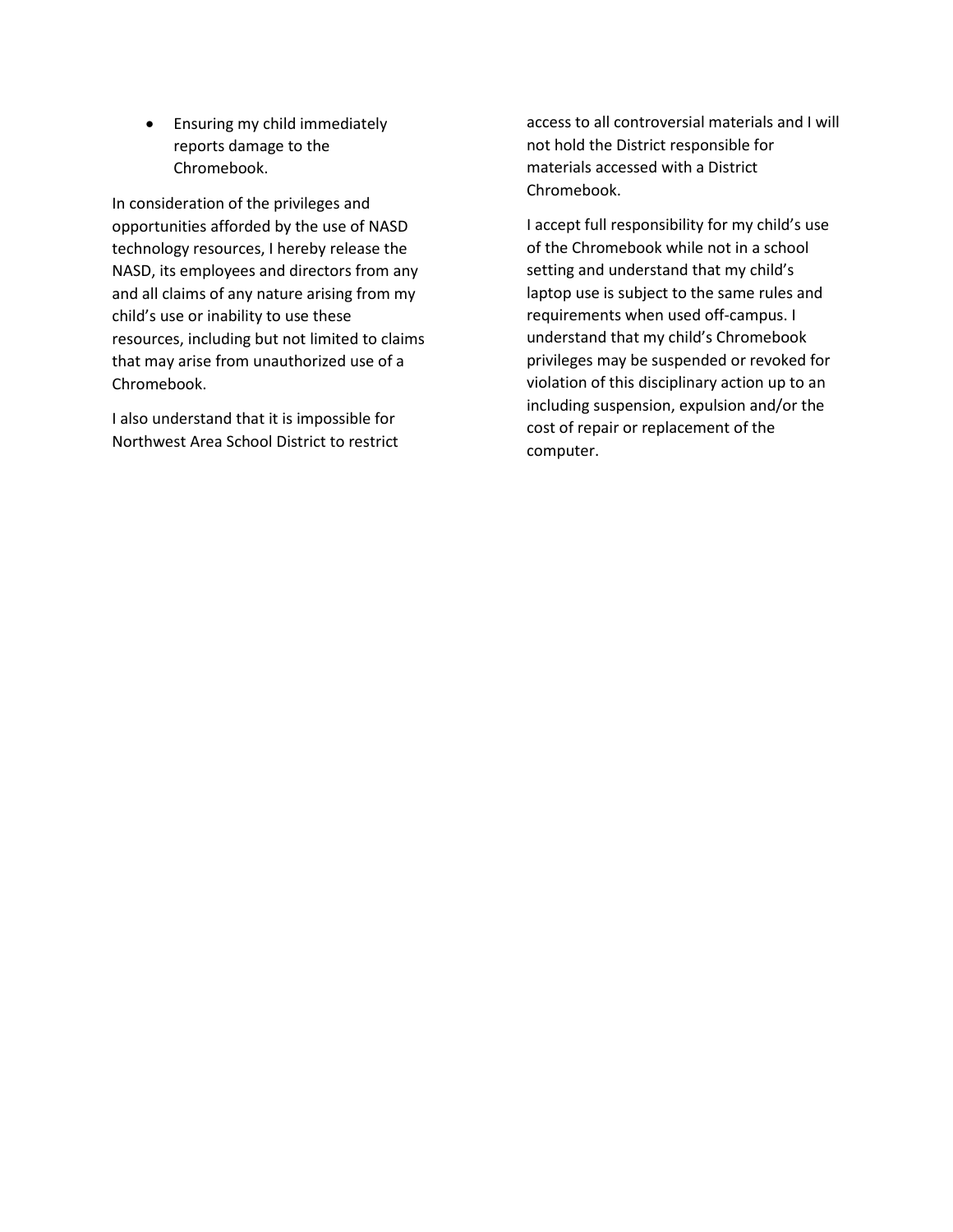#### **Technology Acceptable Use Signature Forms**

|                                                               | Date:                                                                                                                                                                                                                          |
|---------------------------------------------------------------|--------------------------------------------------------------------------------------------------------------------------------------------------------------------------------------------------------------------------------|
| I have reviewed the Chromebook Technology Guide with my child |                                                                                                                                                                                                                                |
|                                                               |                                                                                                                                                                                                                                |
|                                                               | Date: the control of the control of the control of the control of the control of the control of the control of the control of the control of the control of the control of the control of the control of the control of the co |
|                                                               |                                                                                                                                                                                                                                |

| Product: | $S/N$ : | NASD Asset Tag ID#: |
|----------|---------|---------------------|
|----------|---------|---------------------|

### Northwest Area School District

### Internet and Computer Network Use Agreement

- 1. All use of the Internet must be in support of education and research and consistent with the purpose of the Northwest Area School District.
- 2. Use of the Internet which results in any copyright violation is prohibited.
- 3. Use of the Internet to access or transmit materials likely to be considered obscene or pornographic is prohibited.
- 4. Hate mail, harassment, profane and/or foul language, abusive and/or discriminatory remarks, and other antisocial communications on the Internet are prohibited.
- 5. Personal information such as a name, address, or telephone number should not be revealed on the Internet.
- 6. Use of the internet for product advertisement or political lobbying is prohibited.
- 7. Malicious use of the Internet to develop programs that harass other users or infiltrate a computer system and/or damage the software components of a computer or system is prohibited.
- 8. Use of the Internet for commercial or for-profit purposes is prohibited.
- 9. Loading or use of unauthorized games, programs, files, or other electronic media is prohibited.
- 10. The Internet shall not be used to disrupt the work of others; and the hardware or software of other users shall not be destroyed, modified or abused in any way.
- 11. Tampering, interfering, or intercepting another user's account or email is prohibited.
- 12. Use of the Internet to intentionally browse, see information about, obtain copies of, or modify files, passwords or data belonging to other users is prohibited.
- 13. Use of school technology or the Internet for fraudulent copying, communications or modification of materials in violation of law is prohibited and will be referred to appropriate authorities.
- 14. Use of the Internet to facilitate illegal activity is prohibited.